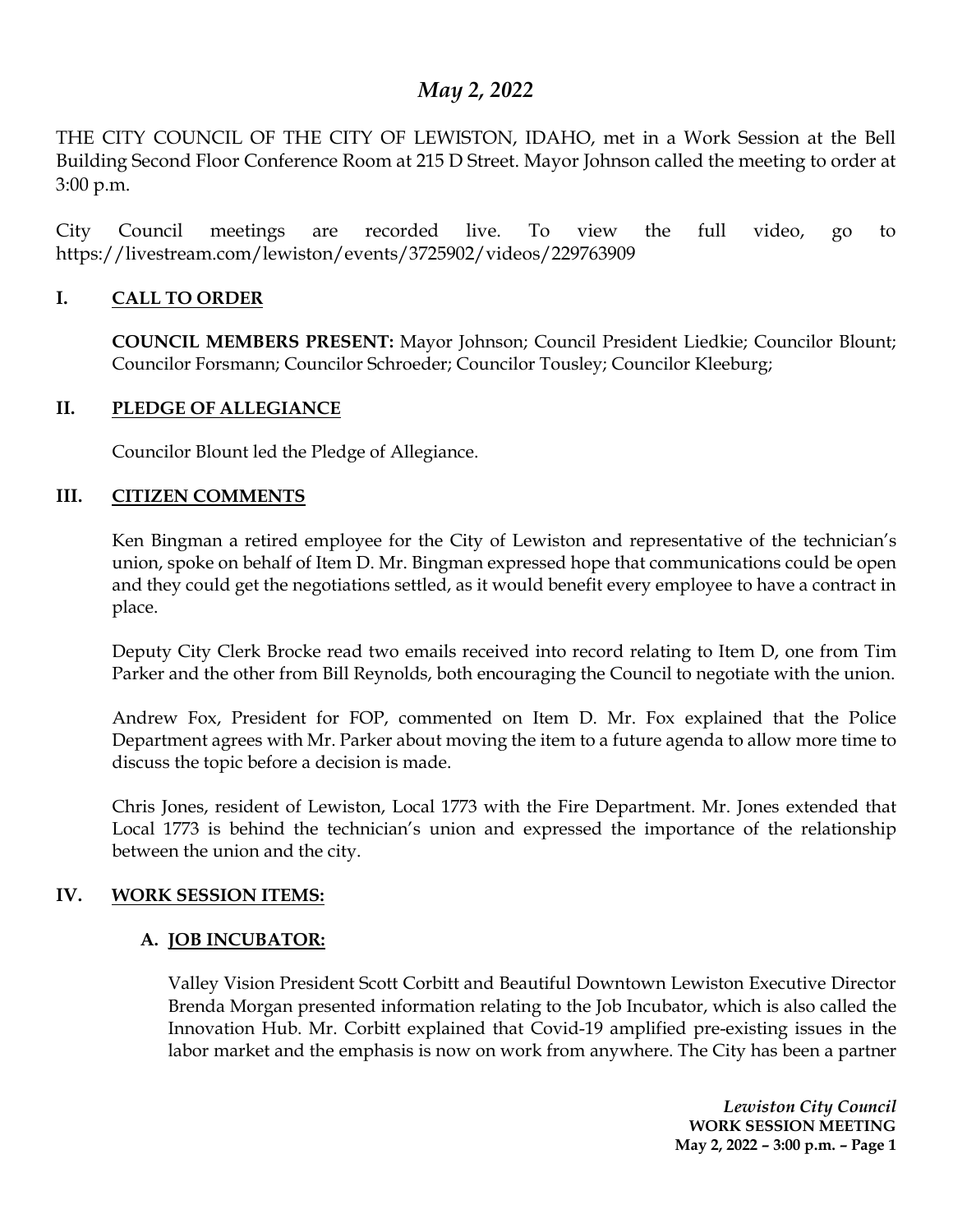since day one and has been searching for a building, but unfortunately not found one yet. They are looking to define what the City's involvement is, as they would like the City to be a conduit of federal/state funds to identify and develop a facility for the Hub.

Continuing, Mr. Corbitt explained what an Innovation Hub is and played a video of a hub called the MatchBox that embodies the spirit of what they are trying to accomplish. Key trends and statistics were provided, along with a community survey that generated 362 qualified responses. In regards to sustainability, the draft revenue model indicated that public and private partnerships would be critical for success. Potential revenue streams included office space rents, education programs, event income, food and drink sales, grants, and maker space rental.

# **B. AIRPORT FIRE STATION OPTIONS:**

Gary Peters, Airport Authority Board Chair, stated he felt obligated to share some ideas related to Fire Station 4. Mr. Peters said he highly supports the new Fire Station and he would like to see the City and Airport work together to put the Fire Station on the best site possible. Mr. Peters then provided an overview of the Aircraft Rescue Fire Fighting (ARFF), and the history of the Lewisotn Fire Department providing the ARFF services at the Airport. He then explained an alternative option would be to sell the Bryden property and use the airport property, which would provide a savings to the city. Mr. Peters also expressed concern for growth and traffic control related to the Bryden property.

# **C. COMMUNITY PARK ECONOMIC IMPACT AND DEVELOPMENT COSTS:**

Parks and Recreation Director Barker handed the presentation over to Kayla Brown with JU-B. Ms. Brown informed Councilors that a lot of activity is being seen on the website and they have received over 700 comments. A summary of the public comments received will be provided at a later meeting in May. Ms. Brown then introduced Todd Chase with the FCS Group who performed the impact analysis.

Mr. Chase presented draft findings for the Community Park, which included the study methodology, community park attractions and amenities, case study and review summary, economic impact assumptions, impact model methodology, annual fiscal and economic impacts, and the next steps.

Ms. Brown then introduced John Watson with J- U-B to present the estimated costs of the park. Mr. Watson explained the costs were broken down by priority and possible funding sources. The Community Park total concept cost estimate is \$95 million, which includes \$10 million in contingencies and multiple funding sources.

## **D. AFSCME TECHNICIAN'S CONTRACT;**

Human Services Director Province explained that collective bargaining is a process of negotiation between labor and management over wages, benefits and working conditions

> *Lewiston City Council* **WORK SESSION MEETING May 2, 2022 – 3:00 p.m. – Page 2**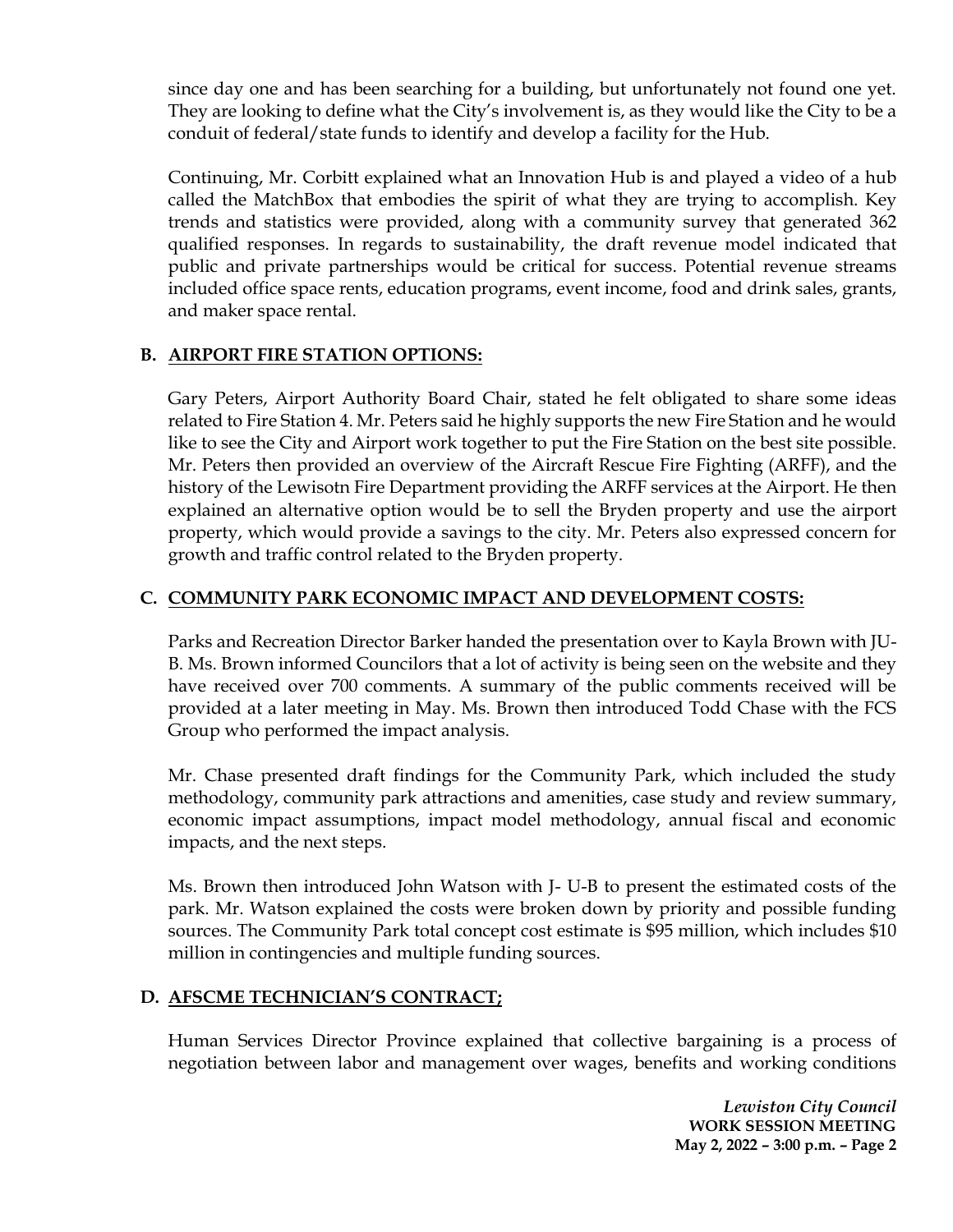and are negotiated every three years. The AFSCME collective bargaining agreement represents 77 positions within the City, of which 31 members are paying dues to AFSCME. The City currently bargains with AFSCME Local 1124- Technicians, FOP Lewis-Clark Lodge Number 10, and IAFF 1773.

Continuing, Ms. Province clarified it is up to the City Council if they want to negotiate with the group or not, as it is not a requirement. Ms. Province asked Council how they would like staff to proceed, either elect to renew negotiations or elect not to renew negotiations. If they don' t renew, the contract would end September 30 and changes to the policy would need to be incorporated.

Mayor Johnson questioned how they can get more members into the collective bargaining group. Pat Wilson, Lewiston City employee said several people have retired and there is a 6 month probationary period before new members can join the union, which is one of the issues. The other issue is the younger members are unfamiliar with unions and are hesitant to join.

Councilor Tousley moved to renew negotiations and enter into collective bargaining. Councilor Schroeder seconded. *ROLL CALL: Voting AYE: Tousley, Liedkie, Forsmann, Kleeburg, Schroeder. Voting NAY: Blount.*

# **E. 10TH AND THAIN INTERSECTION:**

Public Works Director Johnson explained how the analysis of the 10th and Thain intersection started out and then handed the presentation off to Rebecca Foust with T-O Engineers. Ms. Foust explained the project objective was to screen alternatives for improving network connectivity, mobility, and safety, to and from East Orchards development.

Ms. Foust presented information related to the network issues and concerns, scope elements and deliverables, accomplishments and work in progress, strategies and refinement, and status of the traffic impact study. Continuing, Ms. Foust asked Councilors how they felt about roundabouts, if they were ready to discuss access changes, and how they feel about revising the Capital Improvement Plan project phasing.

After discussion, Public Works Director Johnson expressed appreciation for Council' s feedback and noted more information would be provided at future meetings

## **F. CDBG OVERVIEW:**

Deputy City Clerk Brocke provided an overview of the Community Development Block Grant program. Ms. Brocke explained the original intent of the agenda item was to provide recommendations for the upcoming Community Development Block Grant program year, but the City had still not yet received its allocation amount from the U.S. Department of Housing and Urban Development. Ms. Brocke gave an overview of the program, the

> *Lewiston City Council* **WORK SESSION MEETING May 2, 2022 – 3:00 p.m. – Page 3**